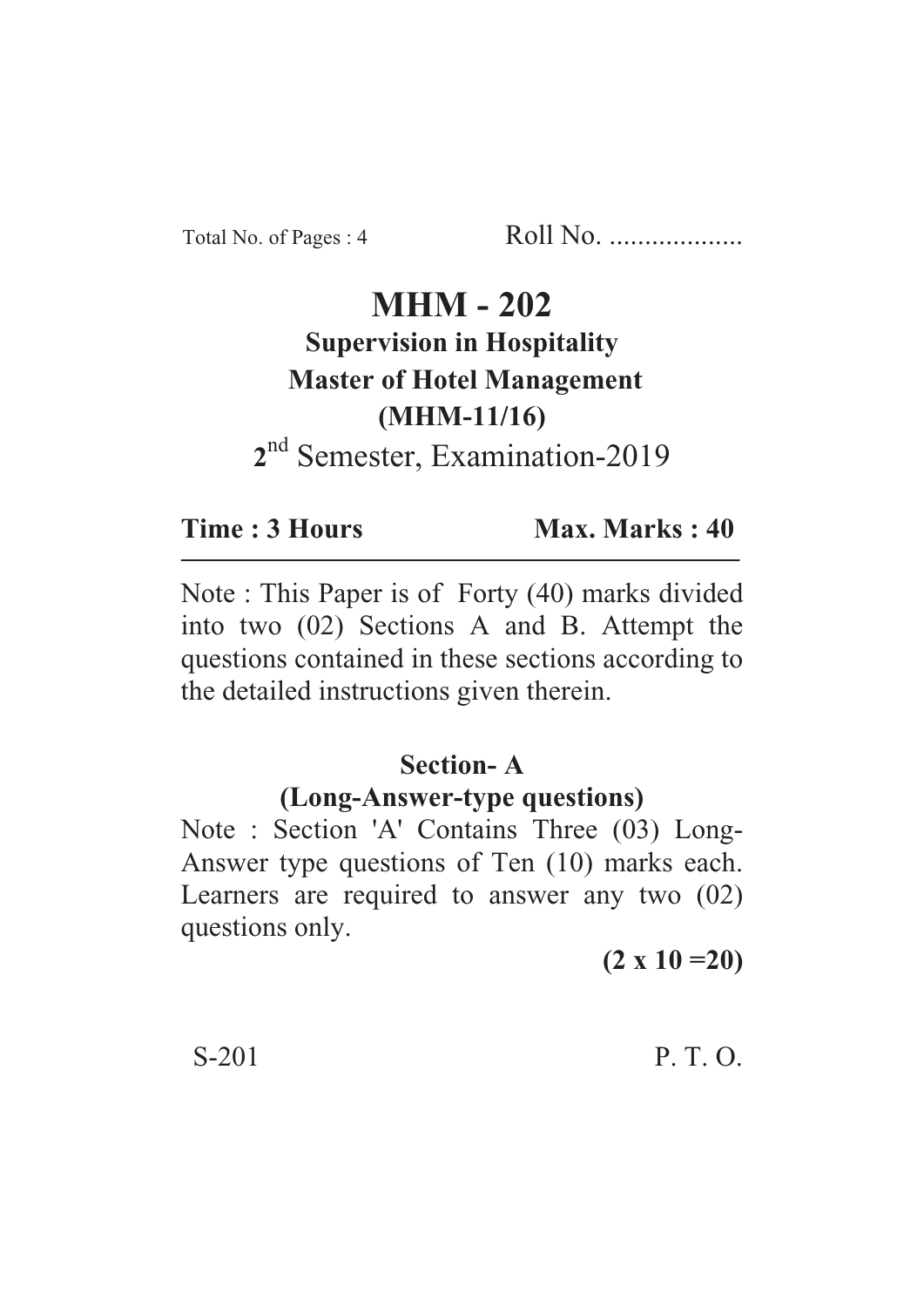- **(2)**
- 1. What do you understand by supervision through leadership? Explain with the help of example.
- 2. What is the importance of TQM in organization? Explain with the help of example.
- 3. What is the difference hard skills and soft skills? Explain the importance of soft skills for the success of any organization with the help of example.

### **Section - B**

## **(Short-Answer-Type questions)**

Note : Section 'B' contains six (06) Short- answer type questions of Five (05) marks each. Learners are required to answer any Four (04) questions only.

**(4x5=20)**

S-201